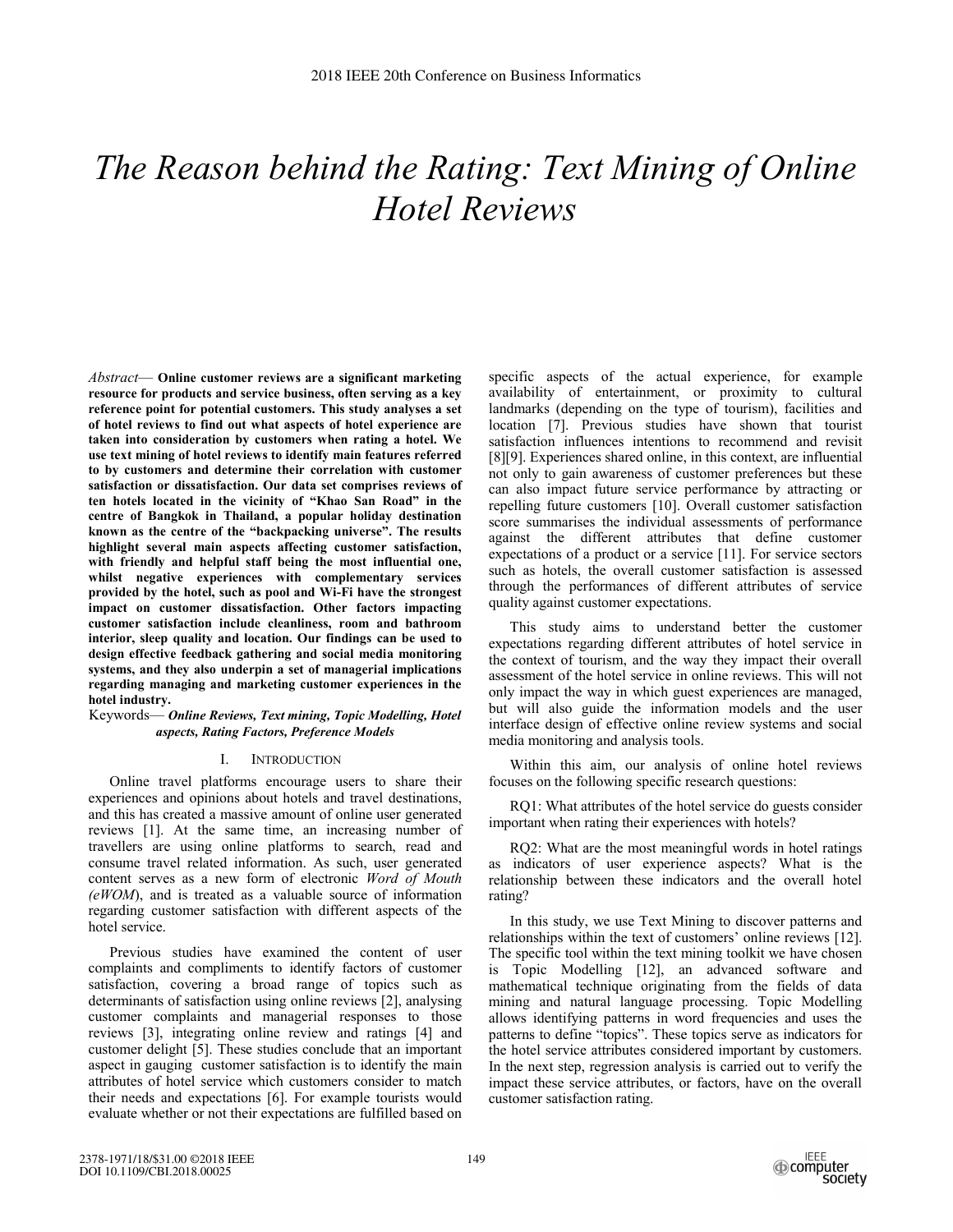The rest of this article proceeds as follows. In the next section, we review related studies. We then describe the data and the process of developing our research method. In the fourth section, we present the empirical results and discuss their implications for hotel managers. In the final section, we conclude by setting out the limitations of this study and future topics for research.

## II. LITERATURE REVIEW

Online customer reviews, also known as electronic Word of Mouth, or eWOM; provide information about various aspects of a product or a service, including value for money and overall evaluation [1]. The quality of the content of the consumer reviews is an important factor towards consumer purchasing behaviour [2].The overall average ranking score of a hotel as well as the average rankings of specific hotel features benefit customers in obtaining quantitative information about quality and performance of hotels' products and services. Online hotel reviews are still important due to focusing on qualitative dimensions of hotels' products or services. This is mainly because of two main characteristics of review quality: review relevancy and "factualness" of reviews.

Online hotel reviews serve two purposes: travellers obtain information guiding their selection; whilst hotel operators can analyse such reviews to monitor customers' feedback about their service and product and evaluate their popularity [3]. Such eWOM tends to be a trustworthy source for customers looking for information about the product and/or service rather than messages from the owners of the product or service [4].

In the tourism field, scholars have examined online customer reviews from different perspectives. First, helpfulness of hotel reviews is among major research streams which reveals the classification among online customer sentiments (e.g. [5]). A second perspective investigates the impact of hotel reviews on sales [1]; on online booking [6]; and on customer choices [7]. A third perspective examines customer satisfaction. Indeed it is generally accepted that eWOM is shaped by the two extremes: the most satisfied and the most dissatisfied customers. Thus, reviewers who frequently write on websites, blogs or online communities tend to be those who are either extremely happy or extremely disappointed with the services or products [8]. Moreover, the majority of purchasers do not directly complain to service providers, but write negative eWOM comments and no longer purchase those services or products [8].

 Customer satisfaction in the tourism industry is a function of customers assessing their experience of different service aspects against a set of expectations. Knowing which aspects influence customer satisfaction is thus very useful from both business and IT perspectives, helping to design effective feedback capturing and monitoring systems. Indeed, recent studies have illustrated that user-generated content is a potential source of fine-grained information about user behaviour, opinions and sentiment [6] which play an important role in motivating customers loyaltyor giving a recommendation.

A number of studies have aimed to identify significant factors for customer satisfaction, aiming to guide the provision

of services that are preferred by customers. Li, Cui and Peng [9] summarise as influential hotel image, staff manner, facilities and quality of service. Shanka and Taylor [10] conclude that front desk staff, check-in and check-out process, restaurant and bar provided by the hotel are significant factors in customer satisfaction. They also indicate the factors of lowest importance including entertainment amenities, business services and the mini bar provided in guest rooms. Research conducted by [11] reveals that cleanliness, price value of the room, friendly staff and security are the factors focused on in selecting hotel accommodation. Besides, there is a direct relationship between hotel hygiene factor and guests' intention to come back [12]. Vermeulen and Seegers [7] found that exposure to online reviews, both positive and negative; enhance consumers' consideration of hotels, and the effect is stronger for lesser-known hotels. However, only a few studies investigate factors which impact the overall review scores in the hotel industry ([13] and  $\overline{14}$ ]. In both [23] and [24] studies, the attributes of value and cleanliness were found to be positively associated with the overall satisfaction scores. On the flip side, if the hotel property's facilities are old or if the service is poor compared to what is generally expected for the particular star rating category, customers will feel dissatisfied [15]. Customer service, cleanliness, location, value, facility, size and décor of guestroom, amenities, amenities, food, quietness are important attributes identified through analysing travel blogs [16].

Previous studies all have highlighted the factors impacting customers and usually these are not clearly described by the overall hotels' ranking. Xu, X. and Li, Y., 2016[17] found that the determinants that create either customer satisfaction or dissatisfaction toward hotels are different and are specific to particular type of hotels. Generally, they found that the determinants of customer satisfaction toward various hotel types are generally same: location, staff performance and nice and clean room, and good restaurant. Determinants for customer dissatisfaction are WiFi, parking, bathroom, unfriendly and unhelpful staff. Radojevic, T. et al., 2015 [18] examines the customer satisfaction factors for a sample of 6768 hotels located in 47 capital city in Europe. The factors are either city-specific factors or hotel-specific factors. Their findings show that the hotel star rating is the single most important factor that influences customer experience. the presence of air-conditioning devices in rooms, a bar located within the hotel area, access to free Wi- Fi, membership in a branded hotel chain and price have significant positive associations with customer satisfaction (*ceteris paribus*). Variables that appear to be adversely associated with customer satisfaction are distance from the city centre, size of the hotel, and general hotel price level in the city where the hotel is located.

Overall, researchers recognise that measuring customer satisfaction can be a demanding challenge because of the complexity of customer experience aspects [19]. In addition, [20] raises the difference in perspectives when thinking about hotel evaluation between a hotel owner's beliefs and customers' experience. Previous studies have measured customer satisfaction and provided models though survey [21], case studies and interviews [22] or content analysis [1].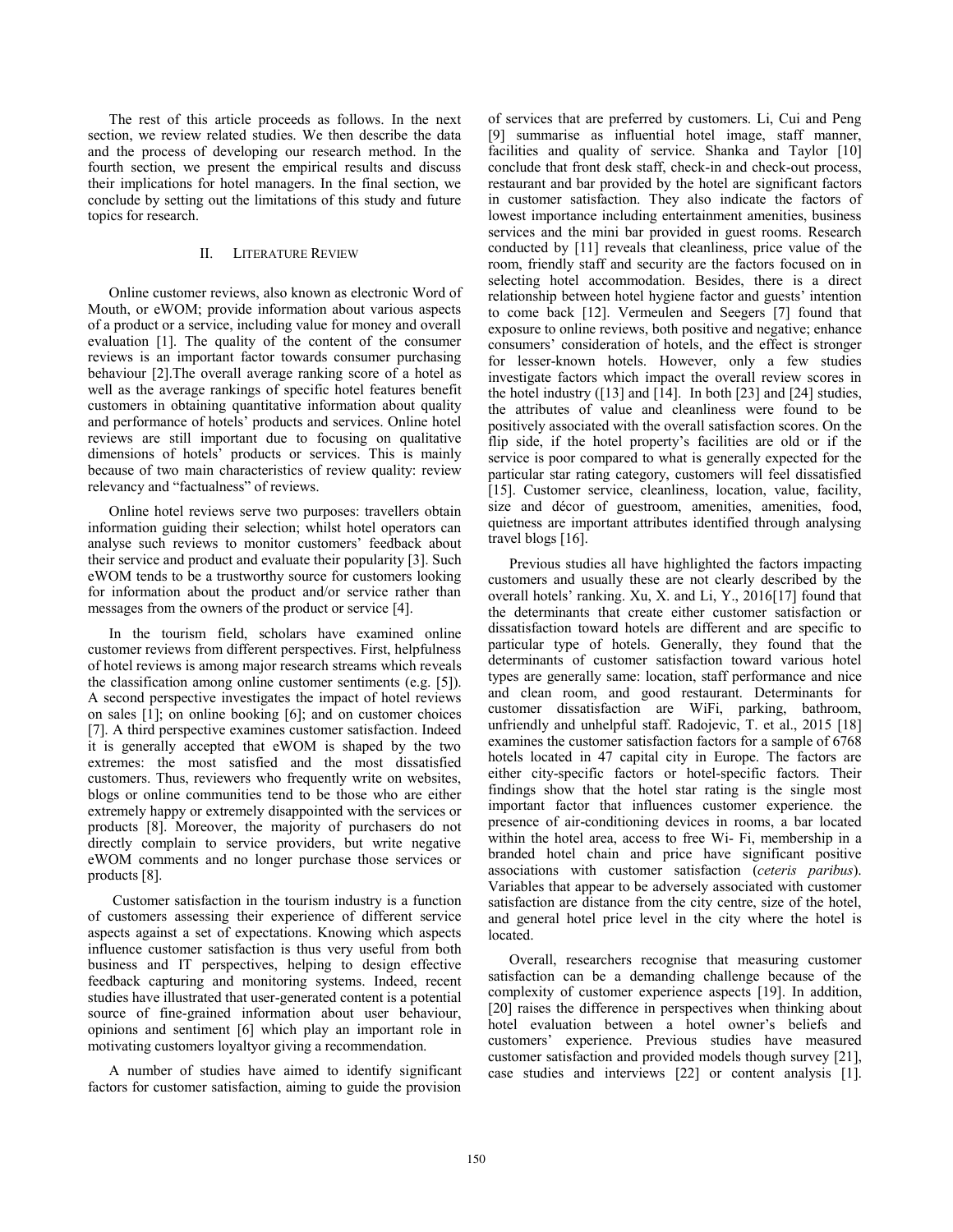However, these studies suffer from the subjective nature of self-reported data and limited scope of content analysis. In contrast, text mining allows us to establish statistically sound dependencies between elements of user-generated content and summary satisfaction rankings, yet such studies are very seldom [23].

#### III. RESEARCH METHODOLOGY

#### *A. Application context*

Thailand is one of the countries where the main industry is tourism and hospitality. Khao San Road is one of the most attractive tourist destinations in Thailand. It is a historical short road in Bangkok, Thailand. In last two decades, Khao San Road has been the main attraction for backpackers and is thus called the "backpacker ghetto" [24]. However, since 2015 the type of travellers staying there has diversified away from the stereotypical "backpacker" [25]. At Khao San Road, there are many coffee shops, restaurants, bars and pubs, but also street food traders selling deep fried insects and exotic foods, and also nightclubs [25]. Consistent with this profile is the proliferation of low-cost accommodation in this area. Overall, Khao San Road is considered as one of the benchmarks of the tourism industry in Thailand, and is thus used as the focus of our sample of mid-range hotels.

## *B. Data collection and Sampling*

Data are collected from Booking.com. Booking.com, unlike other hotel review websites, allows only customers who have been to the hotel they booked to write reviews, which can prevent deceitful comments from marketing teams and competitors [25]. 47% of reviewers are from Europe, followed by 33% from Asia. Analysing customers' type shows that 52% of the reviewers were couple, 19% solo, 15% group and 12% family with young children, 2% family with older children and 1% people with friends. 97% of reviewers travelled for leisure which is mainly reflect on the location. As shown in Figure 1 below, Booking.com structures reviews into (1) negative and (2) positive sections, and provides information about (3) date of review, (4) trip type, (5) traveller type, (6) room type, (7) number of nights per customer stay in that hotel/hostel, (8) of traveller, (9) number of reviews written by user and (10) rating that they give the accommodation.



*Figure 1. Example of a review on Booking.com* 

The rating of each hotel is calculated from the average of review ratings from all travellers who wrote about and visited it. The website also breaks down the overall rating into a rating for each factor to provide more information as follow: (i) Cleanliness, (ii) Comfort, (iii) Location, (iv) Facilities, (v) Staff, (vi) Value of money, (vii) Free WiFi.

Data has been gathered from 200 reviews of 10 hotels. Hotels have been selected based on following criteria. Firstly, all the considered hotels are 3-star. Secondly, the review dates cover a period of around two and a half years, from 1 January 2015 to 15 July 2017; because reviews posted before 2015 no longer affect hotel ratings [26]. Thirdly, all the hotels are located near the Khao San Road area in Bangkok, Thailand, but not on the main Khao San Road. It is to ensure that location aspect would not cover the influence of another aspect of customer's hotel satisfaction. Lastly, they are located less than a mile from Khao San Road to ensure that travellers go to the same range of attractions and eliminate any bias which might come from different purposes of travelling. All the variables collected through data collection are listed in Table 1.

The following steps were included in this research design.

- Conversion of unstructured data to structured data using text mining
- Extraction of useful words from structured data
- Definition of segment of those words from step 2
- Definition of topic composed of those words from step 2
- Identification of the relevant words and factors which affect hotel ratings and represent customer satisfaction
- Obtaining interesting insights from groups of essential words and factors from step 5.

| <b>TABLE 1. DATA SET DESCRIPTION</b> |                                                  |  |  |  |  |
|--------------------------------------|--------------------------------------------------|--|--|--|--|
| Variable                             | <b>Description</b>                               |  |  |  |  |
| Review ID                            | Review ID                                        |  |  |  |  |
| Hotel ID                             | Hotel ID                                         |  |  |  |  |
| Hotel name                           | Hotel name                                       |  |  |  |  |
| Hotel rating                         | The overall rating out of 10 for hotel           |  |  |  |  |
| Hotel rating in the                  |                                                  |  |  |  |  |
| following factors:                   | Rating of each factor provided by Booking.com    |  |  |  |  |
| (i)Cleanliness, (ii)                 |                                                  |  |  |  |  |
| Comfort, (iii) Location,             |                                                  |  |  |  |  |
| (iv) Facilities, (v) Staff,          |                                                  |  |  |  |  |
| (vi) Value of money, (vii)           |                                                  |  |  |  |  |
| Free WiFi.                           |                                                  |  |  |  |  |
| Date                                 | The date that the traveller shared experience on |  |  |  |  |
|                                      | web platform                                     |  |  |  |  |
| Review rating                        | Review rating score                              |  |  |  |  |
| Negative comment                     | Negative comment                                 |  |  |  |  |
| Positive comment                     | Positive comment                                 |  |  |  |  |
| Number of stay                       | Number of nights traveller stayed in hotel       |  |  |  |  |
| Customer type                        | Type of traveller, i.e. solo, couple, family,    |  |  |  |  |
|                                      | group, family with children, family with older   |  |  |  |  |
|                                      | children, and people with friends.               |  |  |  |  |
| Trip type                            | Type of trip, i.e. business or leisure trips     |  |  |  |  |
| Customer country of                  |                                                  |  |  |  |  |
| residence                            |                                                  |  |  |  |  |
| Customer number of                   | Number of reviews written by customer            |  |  |  |  |
| review                               |                                                  |  |  |  |  |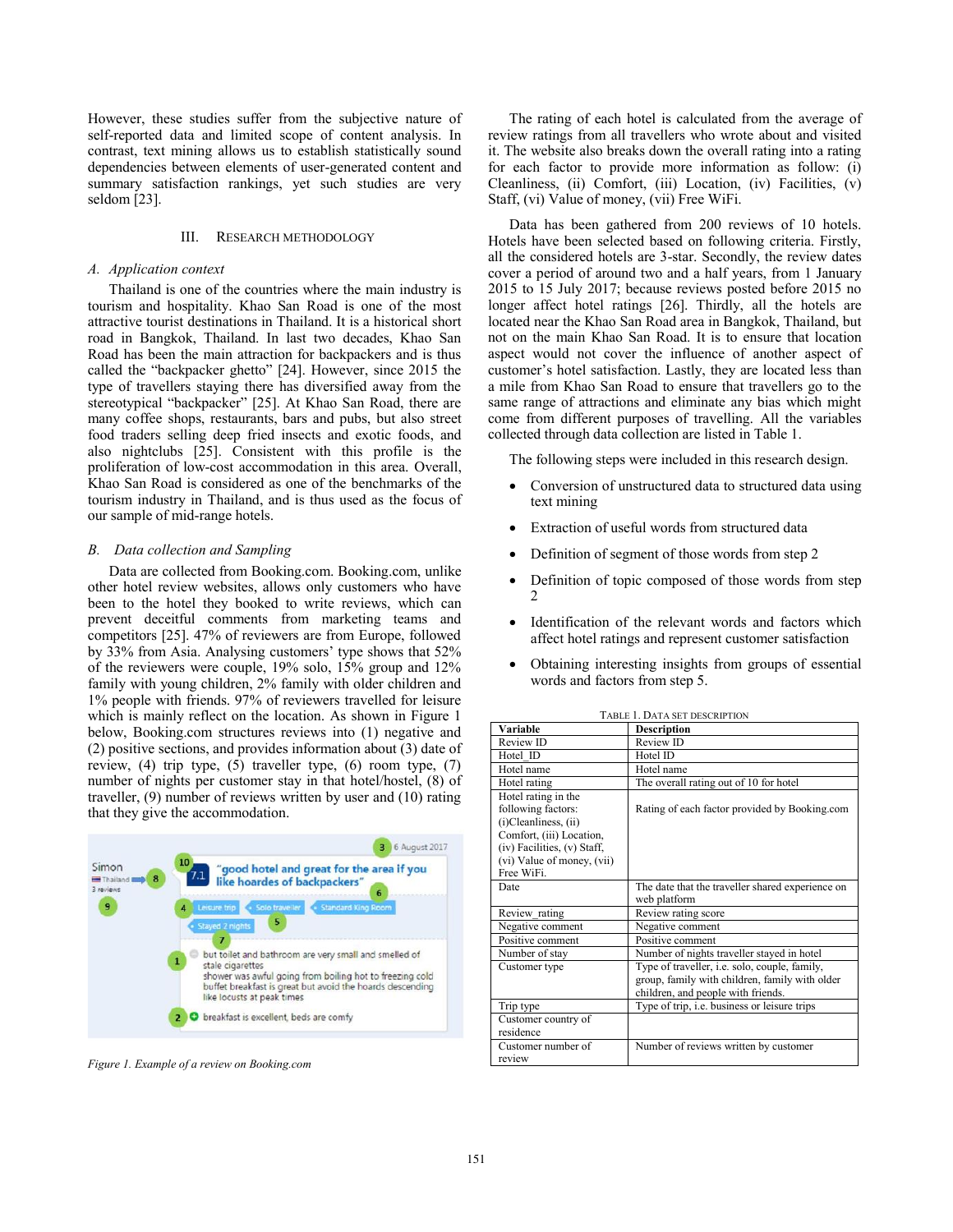# *C. Data analysis*

In order to improve the accuracy of the model in this study, two more variables are generated as follow:

Target variable: customer satisfaction

If review rating > 7 then 'Satisfy'

Else 'Dissatisfy'

Hotel rating description:

If hotel rating > 9 then 'Superb'

If hotel rating > 7 then 'Good'

If hotel rating > 5 then 'Okay'

If hotel rating > 3 then 'Poor'

Else 'Very poor'

The Hotel rating description is the overall hotel rating, in this case, 2 out of 10 hotels are "Superb", 5 out of 10 are "Good" and 3 out of 10 are "Okay"; while, reviewers have rated the hotels along their reviews. Their rating is varying from poor to Superb. The distribution of reviewers' rating is summarised in Table 2.

TABLE 2. DISTRIBUTION OF REVIEWERS' RATING

| Reviewrs' rating | # Reviews | % Reviews |
|------------------|-----------|-----------|
| Superb           |           |           |
| Good             |           | 4         |
| Okav             | 30        |           |
| Poor             |           |           |
| Very Poor        |           |           |

The comparison of the three levels of hotel review description is also set out in the bar chart in Figure 2. The 'superb' review level (78%) performs the highest percentage of customer review as well as there is no review in 'poor' and 'very poor' levels in 'superb' hotels. Looking back at hotels rated 'good' and 'okay', the majority of customers who stayed at those hotels rated their experiences as good, at 48% and 43% respectively, and very few customers of hotels labelled 'good' and 'okay' wrote reviews indicating the hotel was poor or very poor.



FIGURE 3. THE PERCENTAGE OF EACH VALUE IN REVIEW RATING DESCRIPTION

We use text mining to analyse both positive and negative comments and extract useful patterns about different aspects of hotels. SAS Enterprise Miner has been employed to perform text mining analysis. Textual data is typically available only in readable document format such as customer reviews. Text mining is the process which generates a quantitative representation of documents. Once the text is transformed into a set of numbers that capture the patterns in the textual data, any statistical model, machine learning or data mining model can be used to for generating insights. A typical text mining project involves (i) text parsing and transformation, (ii) text filtering, (iii) text mining.

The first step of text mining is parsing textual data by applying a natural language processing algorithm. In general, the aim of this step is to transform customer reviews, unstructured data, into structured data (quantitative representation) for ease of further analysis. Text parsing is a step for extracting words from the whole dataset, cleaning the dataset and creating a dictionary of extracted words. Parsing text also identifies sentences within individual customer reviews, and defines part of speech and stem words [24]. Normalisation and stemming of words is performed to reduce the complexity of inputs. This process also involves semantically equivalent words and synonyms. For example, "staff" and "receptionist" are grouped in the same group as they have a similar meaning. Removing auxiliary including stop words such as "a" and "the" is another task performed in this stage. This study then removes abbreviations, auxiliaries or modals, conjunctions, determiners, interjections, numbers or numeric expressions, infinitive markers, negative participles, possessive markers, prepositions and pronouns. It also eliminates term characters, including numbers and terms including a punctuation character. By doing this, the frequency of unique words and complexity will be reduced without loss of information.

The following step is to assign a part of speech tag to each word to undertake linguistic analysis and extract more sophisticated features by labelling a word with the appropriate part of speech in its sentence.

Text filter is a task performed after the text parsing step. In a corpus of good size documents, it is very likely to have many terms that are irrelevant to either differentiating documents from each other or to summarising the documents. Text filter attempts to reduce the number of parsed words analysed in the next step. Unnecessary information is eliminated from the data. Therefore, only valuable and pertinent information is taken into the further analysis [27]. Terms which are not relevant to differentiate and summarise documents are eliminated in this step. The process of checking word spelling is also carried out in this step as users can manually add additional synonyms in order to increase analysis precision. This research obtained a dictionary file from the OpenOffice US English spelling dictionary(http://extensions.services.openoffice.org/

en/project/en\_US-dict), as mentioned in SAS (2014). Terms which are not relevant to differentiate and summarise documents are eliminated in this step. The algorithm in this step calculates the frequency of each word and then deletes those which are too simple, as per the recommendation by Chakraborty, Pagoluand Garla (2013). Words with either too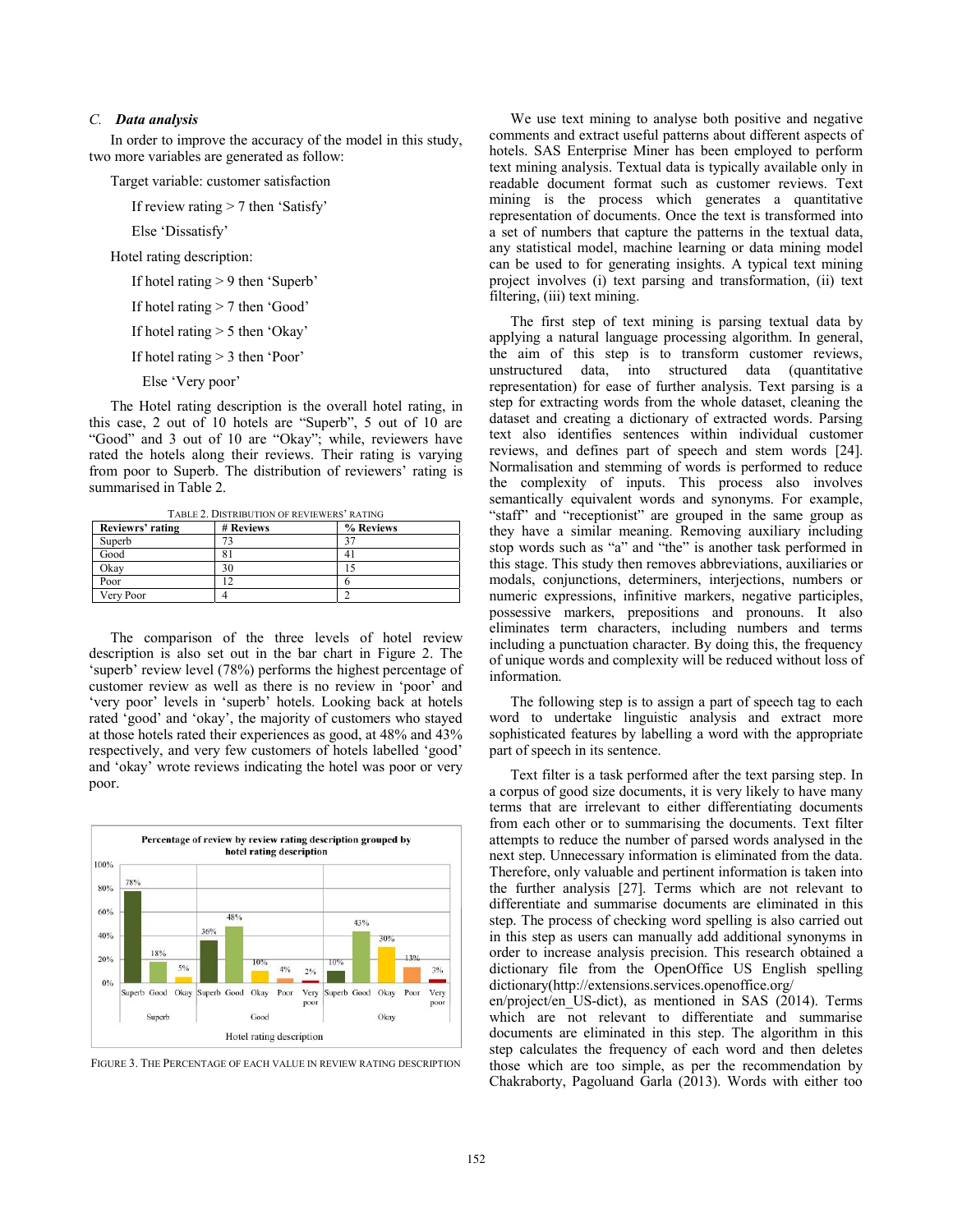high or too low frequency are considered as bad discriminators. On the other hand, the best discriminator is a word that has neither high nor low frequency; ideally, the frequency should be between a number of documents/10 and number of documents/100 (Chakraborty, Pagolu and Garla, 2013). Moreover, documents composed of none of the filtered words are removed.

In the next step, Text Topic is performed on the output of previous steps. The Text topic procedure is used to analyse, summarise and create a topic to represent similar theme or ideas in the dataset. The algorithm in the background of this functionality is rotated singular value decomposition (SVD) to create multi-term topics. The number of topics is equal to the number of SVD dimensions.

At the end of this stage, information is transformed from unstructured to structured format. Therefore, it is possible to build and evaluate a model which shows the main hotel aspects and how this reflects on the provided rating on Booking.com.

Correlation analysis between outputs from transformed textual data is performed to reduce the number of inputs and eliminate redundancy of all factors. Statistical models will be built subsequently. Two techniques are initially selected to perform this part: decision tree and logistic regression. Imbalanced data were adjusted before applying models. Because the minority of target variables is 'dissatisfied' at 22.3%, the probability was adjusted to 50%. The target variable is binary, therefore logistic regression has been chosen. Various models have been built and analysed to find the best set of models which can predict the important factors affecting customer satisfaction (dependent variable).

In the next stage, model evaluation is carried on using Model Comparison functionality in SAS Enterprise Miner. This study needs to investigate which aspects affect customer satisfaction with hotels, it was necessary to predict 'Satisfied' as 'Satisfied' as well as 'Dissatisfied' as 'Dissatisfied'. Thus, the AUC (area under the Receiver Operating Characteristic (ROC) curve) will be a criterion for selecting the best model.

#### IV. RESULTS

After applying Text Parsing step on both positive and negative comments, all actionable terms which could help us to identify the hotels' aspects and the associated sentiment are identified and separated based on their role .It is clear that noun, noun expressions and adjectives are the main roles in sentiment analysis. The results of the Text Parsing step is shown in Table 3 for both positive and negative comments.

TABLE 3. FREQUENCY TABLE OF WORDS EXTRACTED FROM TEXT PARSING

| <b>STEP</b>      |        |                          |                          |        |  |
|------------------|--------|--------------------------|--------------------------|--------|--|
|                  |        | <b>Negative comments</b> | <b>Positive comments</b> |        |  |
| Role             | #Terms | %Terms                   | #Terms                   | %Terms |  |
| Adjective        | 190    | 15.22                    | 243                      | 16.51  |  |
| Adverb           | 59     | 4.73                     | 121                      | 8.22   |  |
| Noun             | 464    | 37.18                    | 509                      | 34.58  |  |
| Noun expressions | 283    | 22.67                    | 404                      | 27.44  |  |
| Verbs            | 252    | 20.20                    | 195                      | 13.25  |  |
| Total            | 1.248  | 100                      | 1.472                    | 100    |  |

After applying Text Filter and Text Topic steps, interesting topics in both compliment and complaint reviews are generated. Topics are generated using Term Cutoff and Document Cutoff metrics. Term Cutoff means minimum topic weight that a term must have to be used as a term for this topic. The weight of any term that has an absolute value weight less than this is effectively set to zero. Document Cutoff means minimum topic membership that a document must have to be included in this topic.

By using [14] and [15] as references for naming aspects of customer satisfaction, seven aspects for negative comments were found in our 10 random three-star hotels located near Khao San Road: 'Hotel physical attributes', 'Sleep quality', 'Human resources', 'Payment', 'Room and bathroom interiors', 'Complementary service' and 'Cleanliness'. Six aspects of customer satisfaction are revealed from positive comments: 'Location', 'Human resources', 'Sleep quality', 'Room and bathroom interiors', 'Cleanliness' and 'Stay value'.

Examples of Text Topic step is provided in Table 4.

TABLE 4. EXAMPLE OF RESULTS FROM TEXT TOPIC STEP

| Words under topic                                                    | <b>Topic</b><br><b>Description</b> | <b>Satisfaction</b><br>Aspect | Positive/negative<br>review |
|----------------------------------------------------------------------|------------------------------------|-------------------------------|-----------------------------|
| $+$ night, $+$ noise, $+$ room,<br>+window, +sleep                   | Noise                              | Sleep Quality                 | Negative review             |
| +clean, +old, +clean,<br>$+$ room, $+$ window, $+$ night             | Cleanliness                        | Cleanliness                   | Negative review             |
| +helpful, +staff,<br>+attraction, +price,<br>$+$ stav                | Helpful staff                      | Human<br>Resource             | Positive review             |
| $+$ price, $+$ as well,<br>attraction, +clean<br>room,+ great,+ good | Hotel provides<br>good price       | Stay Value                    | Positive review             |

## *A. Topic comparison:*

To sum up, after both negative and positive comments implement text mining process, nine aspects are output from both sides of the reviewed data: 'Hotel physical attributes', 'Sleep quality', 'Human resources', 'Payment', 'Room and bathroom interiors', 'Complementary service', 'Cleanliness', 'Location' and 'Stay value'. Seven topics are found in negative comments and six in positive comments. Four topics are identified in both sides of comments; sleep quality, human resource, room and bathroom interiors, and cleanliness. Complementary service, hotel physical attributes and payment are only found in the negative topic and stay value is discovered in the positive topic only.

Human resource aspect is appeared in both types of reviews. Surely, the negative human resource topic is about complaining staff's manner, especially poor attitude, rudeness, and not helpful, and some customers felt neutral. Notwithstanding, the customer tends to satisfy when staff is willing to help them, friendly, polite as detected in positive topics.

The following topic discovered from compliment and complaint is room and bathroom interiors. Size and cleanliness of room are mentioned in positive and negative reviews whilst decoration can be found in only positive reviews.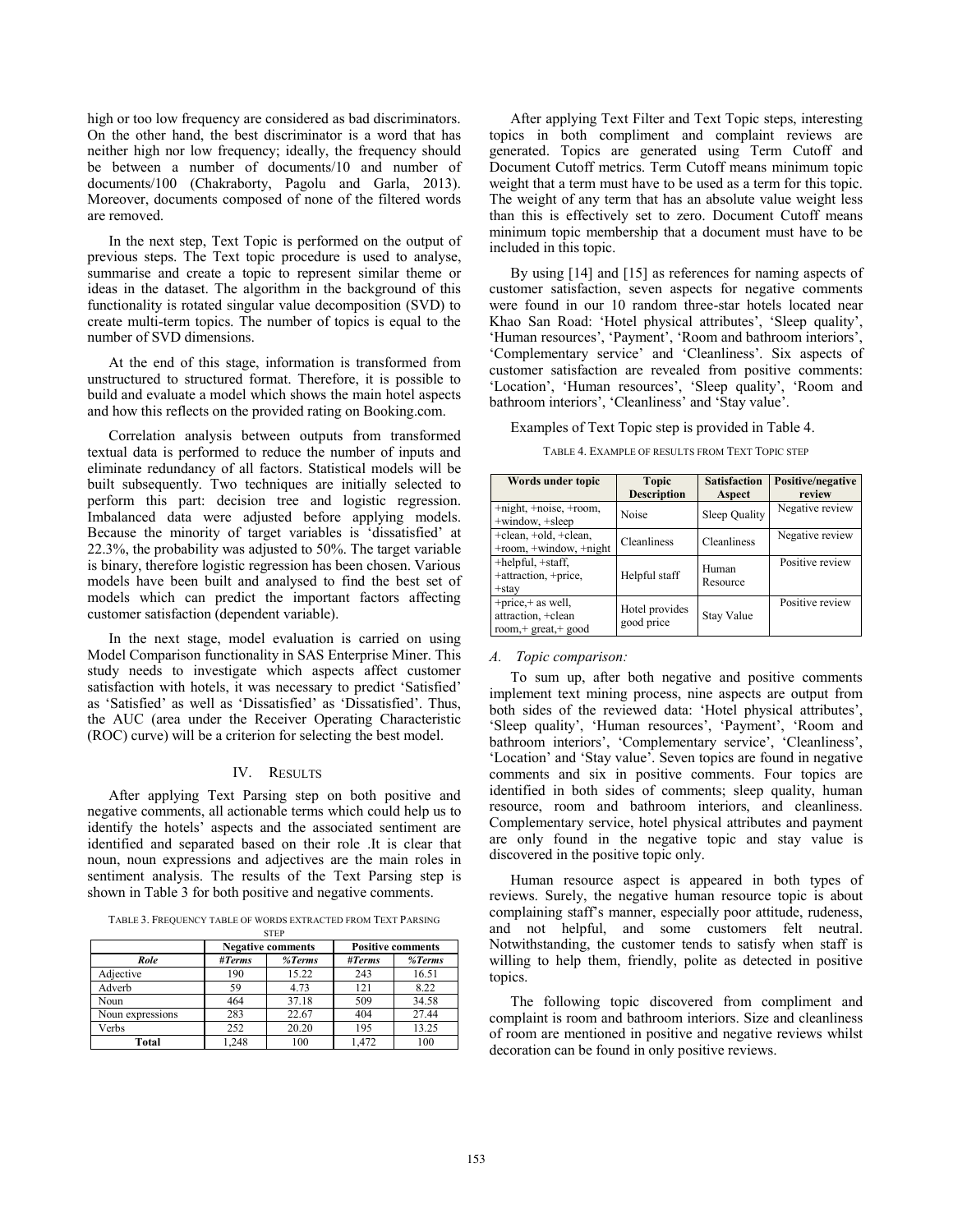The last topic which is revealed in both ways of comments is cleanliness. Room hygiene is mentioned in both positive and negative comments. Cleanliness of the whole hotel is seen in only positive reviews.

It is interesting that customers wrote only complaints regarding complementary services such as Wi-Fi or pool and did not compliment them. They tend to feel neutral when the services meet their expectation. Also, hotel physical attribute is found only in a negative review. It means that old building made the customer feel unhappy. On the contrary, location is revealed only in positive comments.

Next, three decision tree models and 12 logistic regression models are performed, where target variable is "customer satisfaction". The dataset is divided into two parts: 70% is a training dataset and 30% is a validation dataset. The training dataset is used as an input to develop the model using several techniques, especially regression, and decision tree; while the validation dataset is used to choose the best models among those built by the techniques mentioned above in the model evaluation step. Due to the level of target variables, review rating (Review rating desc2lv) is binary, and the partitioning method is set to Stratified. The next step is to deal with missing values and outliers.

A ROC Index of validation dataset is selected as a criterion to finalise the best model. A ROC Curve is a plot illustrating how well the model classifies binary target variables between true positive rate (TP) and false positive error rate (FP). The higher the ROC, the better the model performance. Therefore, the best model is logistic regression with ROC= 0.905. This model is built by using a backward model selection technique; only 19 topic factors can be utilized. It is implied that this regression model is excellent in order to separate 'Dissatisfy' from the whole dataset.

The output of regression model is presented in Table 5. Four elements from the figure above are emphasised in this section: 'Variable', 'Level', 'Coefficient' and 'Effect Number'. Firstly, the variable column shows the list of factors affecting customer satisfaction with hotel service. This model is composed of 19 variables: 10 topics from negative comments (variable named TextTopic2\_x) and nine from positive

comments (variable named TextTopic6\_x). Secondly, the level column displays the value from the variable column. Each topic column contains two distinct levels: 0 and 1. '0' means that a particular review is not categorised in that topic and '1' means that a review is categorised in that topic. It should be noted that a review can be categorised in more than one topic [27]. Thirdly, the coefficient shows the direction of effect from factors to the customer's hotel satisfaction: a positive value displays a positive effect, and a negative value displays a negative effect. For example, 'TextTopic6\_5' variable or human resources – friendly staff topic, which its level value is equal to 0 (review is not grouped in this topic), has a negative effect. It can be implied human resources (friendly staff) has a positive association with the target variable.

## *1) Human resources aspect*

It can be easily seen that human resources, focusing on how friendly the staff is (effect number=1), has the biggest positive effect on hotel rating, and helpful staff (effect number=18) slightly impacts on hotel satisfaction. This study also obtained some evidence to support Berezina et al.'s idea, as shown in negative topic 4. Reference [23] argue that this factor can indicate both positive and negative comments. This topic is about complaining about staff's manners and negatively affects hotel satisfaction rate [23].

## *2) Complementary service*

The first important pessimistic rank concerns the complementary service provided by the hotel. Two services were mentioned in this study: pool and Wi-Fi. Both types of complementary service are detected in complaints, and are causes of customer dissatisfaction. They both negatively impact hotel ratings. Reference [14] also report that Wi-Fi is a cause of dissatisfaction and [15] experienced the same issue about pools from disappointed customers.

#### *3)Room and bathroom interiors*

Room and bathroom interiors, especially complaints about rooms, are the next important factor with a negative relationship with hotel rating. As reference [28] found, it is expected that room and bathroom interiors will be found, as this topic can be counted as a core of the hotel industry.

| TABLE 5. INFLUENTIAL ASPECTS |                                       |                      |    |  |  |  |
|------------------------------|---------------------------------------|----------------------|----|--|--|--|
| <b>Topic ID</b>              | <b>Satisfaction aspect</b>            | <b>Effect number</b> |    |  |  |  |
| Positive Topic 5             | Human resources- friendly staff       | 6.086                |    |  |  |  |
| Negative Topic 8             | Complementary service-pool            | $-1.454$             |    |  |  |  |
| Negative Topic 6             | Room and bathroom interiors           | $-1.16$              |    |  |  |  |
| Positive Topic 1             | Location- near Khao San Road          | $-1.061$             | 6  |  |  |  |
| Positive Topic 8             | Cleanliness                           | 1.052                |    |  |  |  |
| Positive Topic 2             | Location- Good location               | $-0.979$             | 8  |  |  |  |
| Negative Topic 1             | Hotel physical attributes             | $-0.918$             | 9  |  |  |  |
| Positive Topic 7             | Location- attraction                  | 0.896                | 10 |  |  |  |
| Negative Topic 4             | Human resources                       | $-0.816$             |    |  |  |  |
| Positive Topic 9             | Sleep quality-noise                   | $-0.754$             | 12 |  |  |  |
| Negative Topic 3             | Sleep quality-bed                     | $-0.454$             | 13 |  |  |  |
| Negative Topic 2             | Sleep quality-noise                   | 0.366                | 14 |  |  |  |
| Negative Topic 10            | Cleanliness                           | $-0.259$             | 15 |  |  |  |
| Positive Topic 6             | Room and bathroom interiors- bathroom | 0.197                | 16 |  |  |  |
| Negative Topic 5             | Payment                               | 0.184                | 17 |  |  |  |
| Positive Topic 3             | Human resources- helpful staff        | 0.152                | 18 |  |  |  |
| Positive Topic 10            | Stay value                            | 0.098                | 19 |  |  |  |
| Negative Topic 7             | Room and bathroom interiors- bathroom | 0.005                | 20 |  |  |  |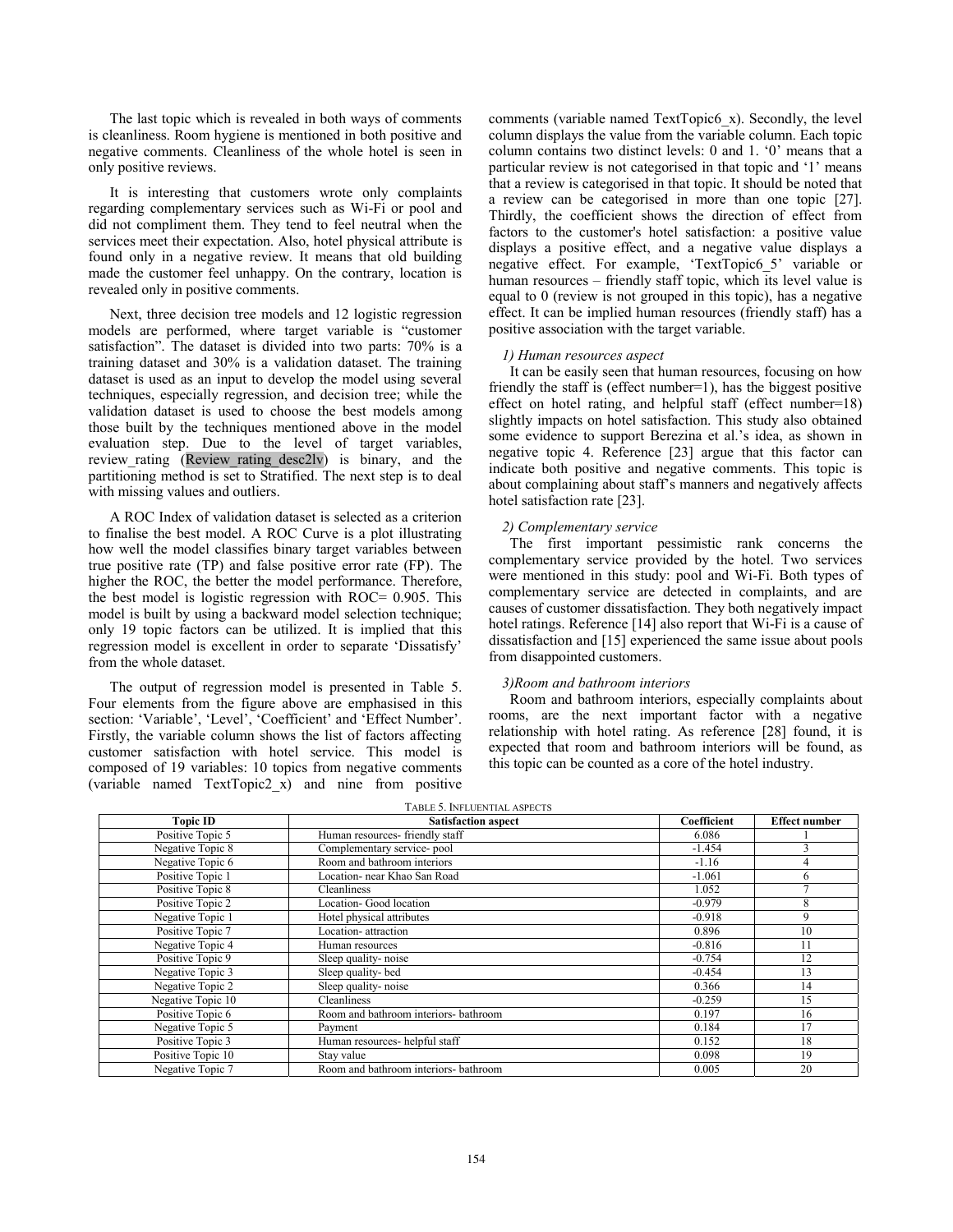Comments about room and bathroom interiors focusing on rooms are detected in two sides of review as [23] mentioned in their studies. As a result, negative room and bathroom interiors focusing on room contribute to customer dissatisfaction, and the positive one has a positive effect on rating hotel. However, discussion of bathrooms is found more frequently in complaints [27]; [14], there is a minimal positive impact from the negative aspect of room and bathroom interiors as regards bathrooms (Negative topic 7) as can be seen from the value of the coefficient

#### *4) Location*

References [28], [27] and [14] propose similar results, that location has a positive influence on customer satisfaction. [14] also suggest that location has much more influence than room and bathroom interiors.

However, only one location aspect focusing on attractions nearby positively affects hotel ratings among the three subaspects in the location topic. It might be because all 10 random hotels in this study are located in the same area, Khao San Road. Therefore, the location of the hotel has no positive impact on increasing customer satisfaction

#### *5) Cleanliness*

Another common concern aspect of customers' expectation is cleanliness [14]. Cleanliness can drive both positive and negative ratings [27], as shown above. The positive cleanliness aspect definitely contributes to higher hotel rating. Similarly, the negative cleanliness aspect is negatively associated with hotel rating.

#### *6) Sleep quality*

Another interesting aspect is sleep quality. Sleep quality is one of the customers' needs [15]. Reference [15] suggest that sometimes sleep quality cannot contribute much to satisfaction, but its absence will affect dissatisfaction. Negative sleep quality aspect which is commented about bed (negative topic3) and positive sleep quality focusing on noise (negative topic9) contribute hotel dissatisfaction of customer. The interesting thing is that the negative sleep quality aspects (negative topic2), which focused on noise, has a positive relationship with customer satisfaction due to the fact that Khao San Road is a night street and travellers might know this before booking these hotels. Therefore, it is acceptable to travellers that they hear some noise from outside.

Table 6 below is a summary table of the analysis mentioned above. It includes customer's hotel satisfaction aspects and the direction of their relationship with hotel rating. Certain aspects can contribute both positive and negative association between such aspects and hotel rating.

#### V. DISCUSSION AND IMPLICATIONS OF RESULTS:

The results obtained here demonstrate that different aspects of perceived service quality play different roles in determining the overall satisfaction from the service. The presence of some aspects is a strong predictor for satisfaction, the presence of others is a strong predictor of dissatisfaction, and a third type influence strongly both ways. Table 6 above illustrates this finding in the target domain of hotel service.

|  |  |                                               | TABLE 6. SUMMARY TABLE OF DIRECTION OF RELATIONSHIP BETWEEN |  |
|--|--|-----------------------------------------------|-------------------------------------------------------------|--|
|  |  | CUSTOMER SATISFACTION ASPECT AND HOTEL RATING |                                                             |  |

| <b>Topic</b>   | <b>Satisfaction Aspects</b>                    | <b>Relationship with hotel</b><br>rating |                 |  |
|----------------|------------------------------------------------|------------------------------------------|-----------------|--|
|                |                                                | Positive                                 | <b>Negative</b> |  |
|                | Human resource – friendly and helpful<br>staff |                                          |                 |  |
| $\mathfrak{D}$ | Human resource – staff's manner                |                                          |                 |  |
| $\mathbf{3}$   | Complementary service – pool and Wi-<br>Fi     |                                          |                 |  |
| 4              | Room and bathroom interiors - room             |                                          |                 |  |
| $\varsigma$    | Room and bathroom interiors -<br>bathroom      |                                          |                 |  |
| 6              | Location - attraction                          |                                          |                 |  |
| 6              | Cleanliness                                    |                                          |                 |  |
|                | Sleep quality - bed                            |                                          |                 |  |
| 8              | Sleep quality - noise                          |                                          |                 |  |

This analysis allows us to construct on-line information systems for gathering and processing customer feedback. The findings also allow us to construct effective systems for monitoring and analysis of social media, which focus on the important topics of eWOM to deliver up-to-date information about customer satisfaction to hotel management.

Indeed, from the hotels managers' perspective, our findings represent important steps toward understanding traveller satisfaction factors based on online consumers' perceptions of their hotel and ultimately, understand the importance of online user reviews of their hotel. Once hotels' managers have better understanding of customers' satisfaction or dissatisfaction; they can improve their service quality. Specifically, customer satisfaction leads to customer loyalty and positive eWOM and by extension improving hotel's profitability [29]. These factors are very important for hotel industry which is highly competitive and hotels need to distinguish themselves among competitors in a very specific location.

Kerr, Hardes and Kim's study [27] establishes that decision making of customers tends to rely mostly on the negative reviews and less on the positive ones. Hotel managers should therefore take special care about aspects of the hotel service which are linked with customer dissatisfaction. Ensuring faultless service along these aspects will increase the likelihood of positive reviews and allow the sustained growth of the business. For example, complimentary facilities should be paid close attention to regardless of the fact that their use is not chargeable to hotel guests. Areas to monitor closely are the cleanliness around the pool area and speed and reliability of Wi-Fi, which should be complimentary since giving free service has a greater association with high hotel rating [15].

Staff performance is the most influential topic contributing to customer satisfaction [11]; [28]; [14]; [23] and indeed it is considered as a core product of any hotel [28]. Hoteliers should therefore offer comprehensive training to their employees in order to improve their personality, ability to serve customer, professionalism, and manner.

The appearance of cleanliness topic and room and bathroom interiors topic are useful for the hotel manager to properly allocate employees to take responsibility for cleanliness and neatness of bathroom, room and in-room amenities especially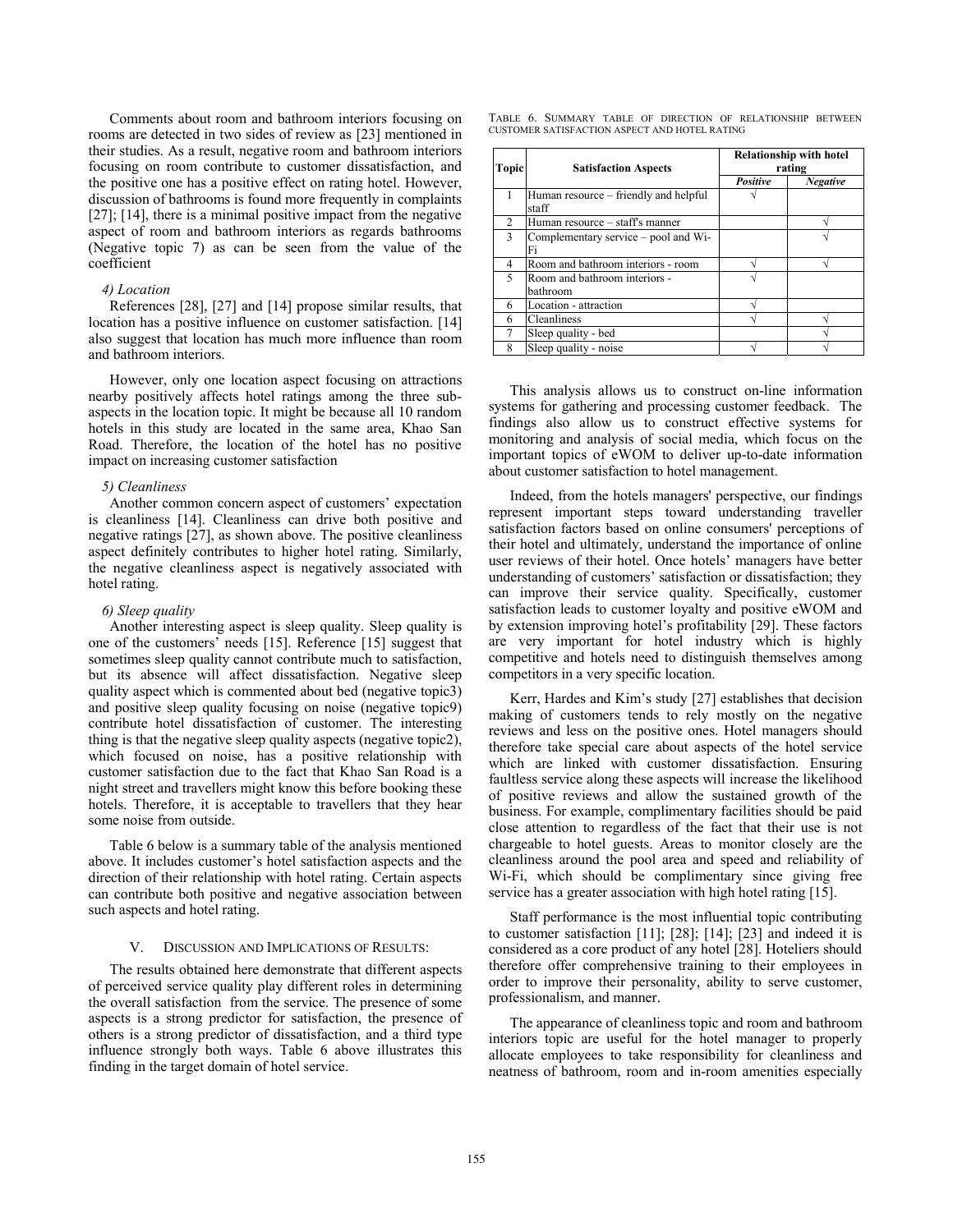bed and bedsheets. Moreover, cleanliness of the whole hotel is also important.

The final topic which can inform management action regards improving the customers' sleep by soundproofing or other related measures such as blackout curtains.

# VI. CONCLUSION

Motivated by the ever increasing information on hotels on the Internet, we investigated the degree of customer satisfaction and the impact on that satisfaction borne by different hotel aspects. This was done through the innovative text mining technique of topic modelling, allowing us to form a holistic picture of these dependencies without any preconceptions about what these important aspects could be.

Forming such a holistic picture allows us to create information systems and managerial procedures of systematic gathering, monitoring and analysing online customer reviews and social media posts for key aspects, and estimating how changes along these key aspects will result in overall customer satisfaction or otherwise. Controlling these aspects will assist hotels in building brand and customer acquisition with low cost. Hotel managers can understand customers' reaction to specific aspects of their hotels and fix the area that they underperform.

Finally, this study had some limitations in terms of scope which was limited to a single tourist area thus achieving homogeneous sample. As a side-effect of our scope limitation and the need to achieve homogeneous sample of hotels, we also obtained a limited sample of only 10 hotels. These limitations should be addressed in future studies.

#### *A. References*

- [1] M. Sigala, "Web 2.0, social marketing strategies and distribution channels for city destinations: enhancing the participatory role of travellers and exploiting their collective intelligence," in *M. Gascó-Hernández, T. Torres-Coronas (Eds.), Information communication technologies and city marketing: digital opportunities for cities around the world.*, IDEA Publishing, 2008.
- [2] H. Li, Q. Ye, and R. Law, "Determinants of Customer Satisfaction in the Hotel Industry: An Application of Online Review Analysis," *Asia Pacific J. Tour. Res.*, vol. 18, no. 7, pp. 784–802, 2013.
- [3] S. E. Levy, W. Duan, and S. Boo, "An Analysis of One-Star Online Reviews and Responses in the Washington, D.C., Lodging Market," *Cornell Hosp. Q.*, vol. 54, no. 1, pp. 49–63, 2013.
- [4] Y. Guo, S. J. Barnes, and Q. Jia, "Mining meaning from online ratings and reviews: Tourist satisfaction analysis using latent dirichlet allocation," *Tour. Manag.*, vol. 59, pp. 467–483, 2017.
- [5] V. P. Magnini, J. C. Crotts, and A. Zehrer, "Understanding customer delight: An application of travel blog analysis," *J. Travel Res.*, vol. 50, no. 5, pp. 535–545, 2011.
- [6] C. C. Yang, Y. T. Jou, and L. Y. Cheng, "Using integrated quality assessment for hotel service quality," *Qual. Quant.*, vol. 45, no. 2, pp. 349–364, 2011.
- [7] T. Lockyer, "The perceived importance of price as one hotel

selection dimension," *Tour. Manag.*, vol. 26, no. 4, pp. 529–537, 2005.

- [8] C. H. Lin and B. Z. L. Kuo, "The Behavioral Consequences of Tourist Experience," *Tour. Manag. Perspect.*, vol. 18, pp. 84–91, 2016.
- [9] X. Sun, C. Geng-Qing Chi, and H. Xu, "Developing destination loyalty: The case of hainan island," *Ann. Tour. Res.*, vol. 43, no. 40871060, pp. 547–577, 2013.
- [10] B. A. Sparks and V. Browning, "The impact of online reviews on hotel booking intentions and perception of trust," *Tour. Manag.*, vol. 32, no. 6, pp. 1310–1323, 2011.
- [11] I. K. W. Lai and M. Hitchcock, "Sources of satisfaction with luxury hotels for new, repeat, and frequent travelers: A PLS impactasymmetry analysis," *Tour. Manag.*, vol. 60, pp. 107–129, 2017.
- [12] V. B. Kobayashi, S. T. Mol, H. A. Berkers, G. Kismihók, and D. N. Den Hartog, *Text Mining in Organizational Research*. 2017.
- [13] D.-H. Park, J. Lee, and I. Han, "The Effect of On-Line Consumer Reviews on Consumer Purchasing Intention: The Moderating Role of Involvement," *Int. J. Electron. Commer.*, vol. 11, no. 4, pp. 125– 148, 2007.
- [14] D. Buhalis and R. Law, "Progress in information technology and tourism management: 20 years on and 10 years after the Internet-The state of eTourism research," *Tour. Manag.*, vol. 29, no. 4, pp. 609–623, 2008.
- [15] M. P. O'Mahony and B. Smyth, "A classification-based review recommender," *Res. Dev. Intell. Syst. XXVI Inc. Appl. Innov. Intell. Syst. XVII*, vol. 23, no. 4, pp. 49–62, 2010.
- [16] Q. Ye, R. Law, B. Gu, and W. Chen, "The influence of usergenerated content on traveler behavior: An empirical investigation on the effects of e-word-of-mouth to hotel online bookings," *Comput. Human Behav.*, vol. 27, no. 2, pp. 634–639, 2011.
- [17] I. E. Vermeulen and D. Seegers, "Tried and tested: The impact of online hotel reviews on consumer consideration," *Tour. Manag.*, vol. 30, no. 1, pp. 123–127, 2009.
- [18] A. M. Susskind, "I Told You So ! Restaurant Customers ' Word-of-Mouth Communication Patterns I Told You So ! Restaurant Customers ' Word-of-Mouth Communication," *Hotel Restaur. Adm. Quartely*, vol. 43, pp. 75–85, 2002.
- [19] C. Li, G. Cui, and L. Peng, "The signaling effect of management response in engaging customers: A study of the hotel industry," *Tour. Manag.*, vol. 62, pp. 42–53, Oct. 2017.
- [20] T. Shanka and R. Taylor, "An Investigation into the Perceived Importance of Service and Facility Attributes to Hotel Satisfaction," *J. Qual. Assur. Hosp. Tour.*, vol. 4, no. 3–4, pp. 119–134, Feb. 2004.
- [21] C. Greathouse, K. R., Gregoire, M. B., Shanklin, C. W. and Tripp, "Factors considered important in hotel accommodations by travelers stopping at visitor information centers," *Hosp. Res. J.*, vol. 19, no. 4, pp. 129–140, 1996.
- [22] T. Lockyer, "Hotel cleanliness How do guests view it? Let us get specific. A New Zealand study," *Int. J. Hosp. Manag.*, vol. 22, no. 3, pp. 297–305, 2003.
- [23] P. Racherla, D. J. Connolly, and N. Christodoulidou, "What